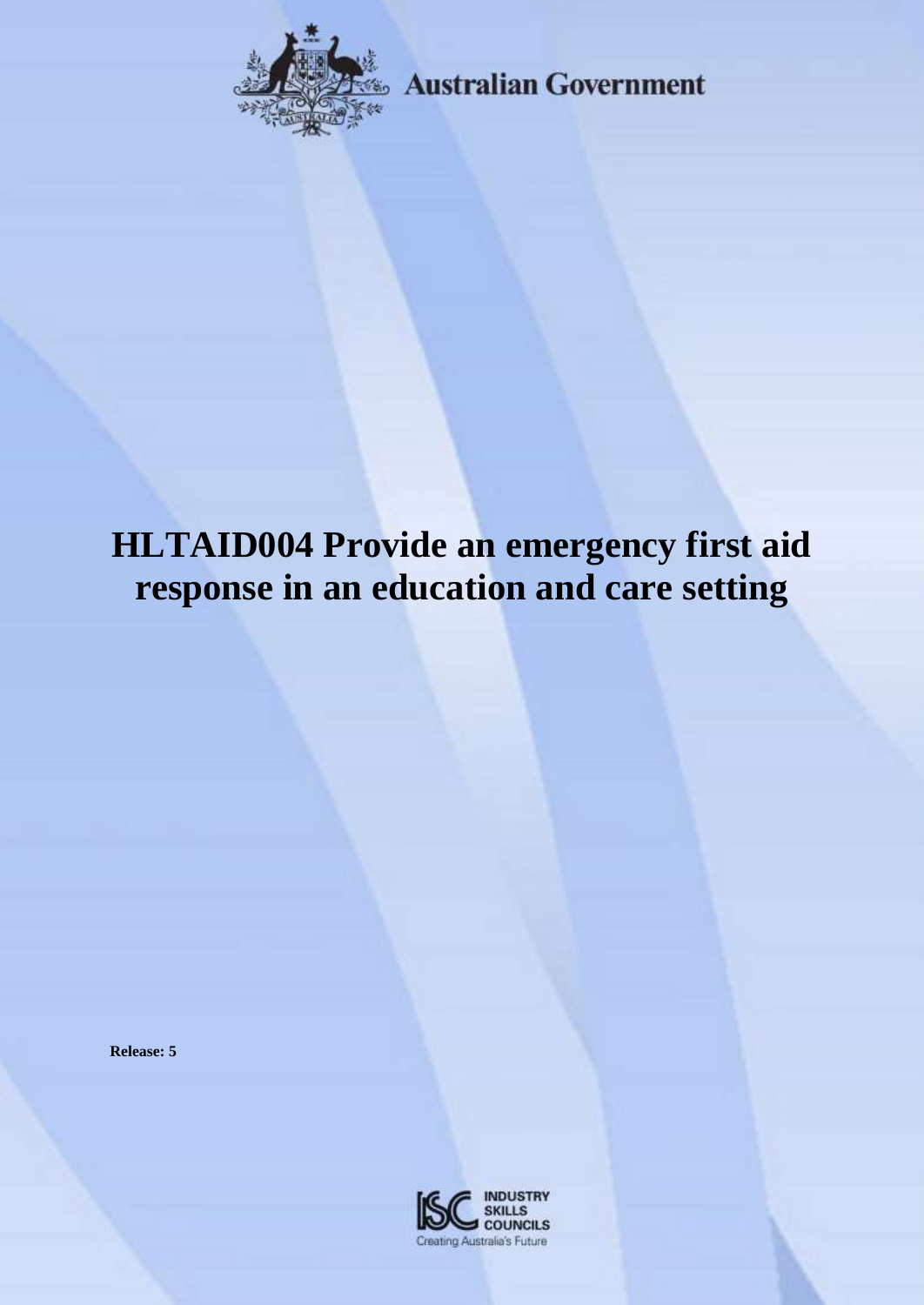# **HLTAID004 Provide an emergency first aid response in an education and care setting**

| <u><i>IVIUUIIILAUUII IIISUUI Y</i></u> |                                                                                                                                                                                                              |  |
|----------------------------------------|--------------------------------------------------------------------------------------------------------------------------------------------------------------------------------------------------------------|--|
| <b>Release</b>                         | <b>Comments</b>                                                                                                                                                                                              |  |
| Release 5                              | Updated:<br>assessor requirements statement<br>foundation skills lead in statement<br>$\bullet$<br>licensing statement<br>$\bullet$<br>modification history to reflect 2012 standards<br>Equivalent outcome. |  |
| Release 4                              | Updated mapping information. Changes to assessment requirements.<br>Equivalent outcome.                                                                                                                      |  |
| Release 3                              | Minor corrections to formatting to improve readability. Equivalent<br>outcome.                                                                                                                               |  |
| Release 2                              | Minor corrections to formatting to improve readability. Equivalent<br>outcome.                                                                                                                               |  |
| Release 1                              | This new was released in HLT Health Training Package release 1.0 and<br>meets the requirements of the 2012 Standards for Training Packages.                                                                  |  |

### **Modification History**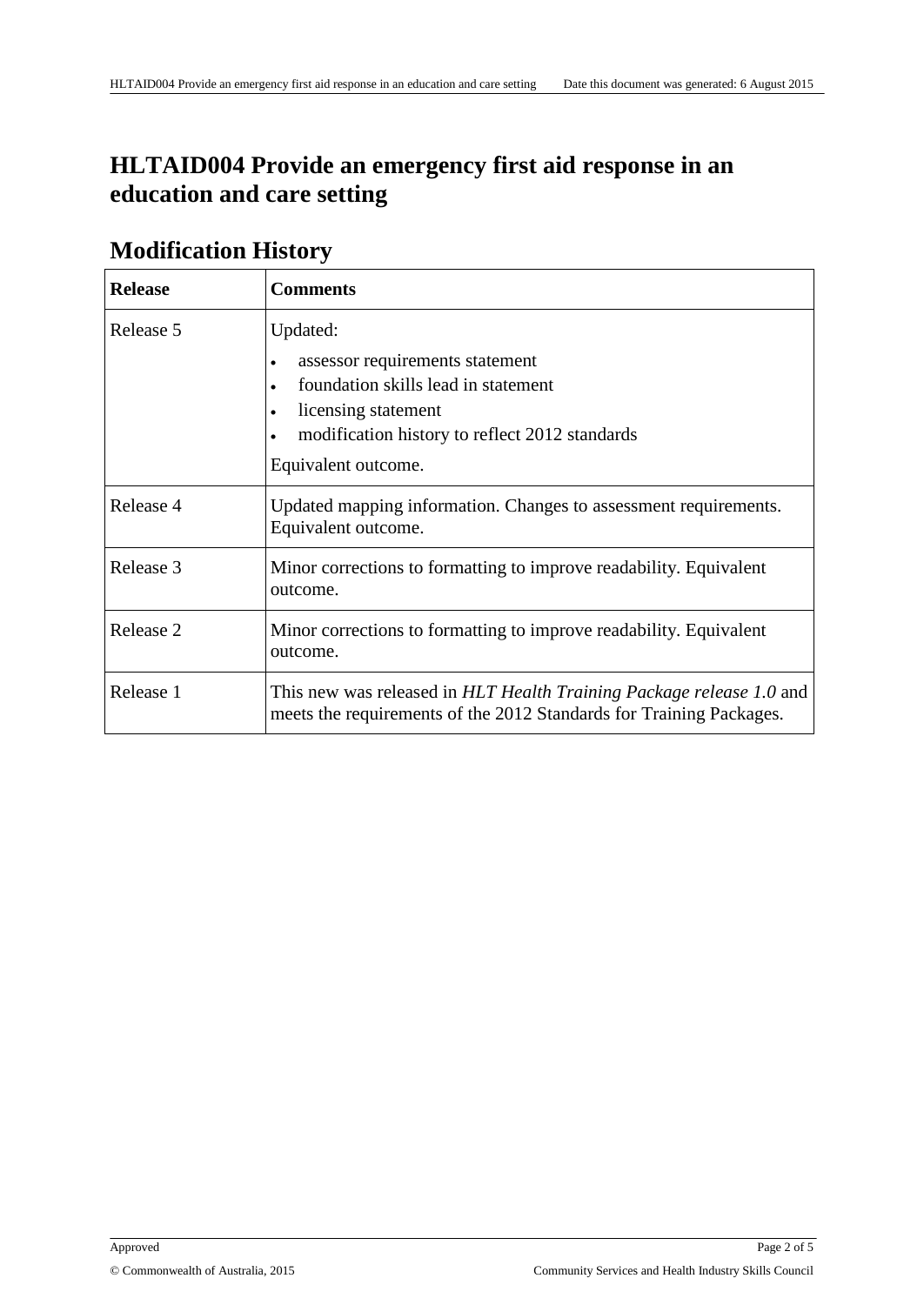## **Application**

This unit describes the skills and knowledge required to provide a first aid response to infants, children and adults.

The unit applies to educators and support staff working within an education and care setting who are required to respond to a first aid emergency, including asthmatic and anaphylactic emergencies.

*This unit of competency may contribute towards approved first aid, asthma and anaphylaxis training under the Education and Care Services National Law, and the Education and Care Services National Regulations (2011).*

*Specific licensing requirements, including requirements for refresher training, should be obtained from the Australian Children's Education and Care Quality Authority (ACECQA) and/or relevant state/territory Work Health and Safety Regulatory Authority.*

# **Elements and Performance Criteria**

| <b>ELEMENT</b>                                    | PERFORMANCE CRITERIA                                                                                       |
|---------------------------------------------------|------------------------------------------------------------------------------------------------------------|
| Elements define the essential<br><i>outcomes.</i> | Performance criteria specify the level of performance<br>needed to demonstrate achievement of the element. |
| 1. Respond to an emergency                        | 1.1 Recognise an emergency situation                                                                       |
| situation                                         | 1.2 Identify, assess and minimise immediate hazards to<br>health and safety of self and others             |
|                                                   | 1.3 Assess the casualty and recognise the need for first<br>aid response                                   |
|                                                   | 1.4 Assess the situation and seek assistance from<br>emergency response services                           |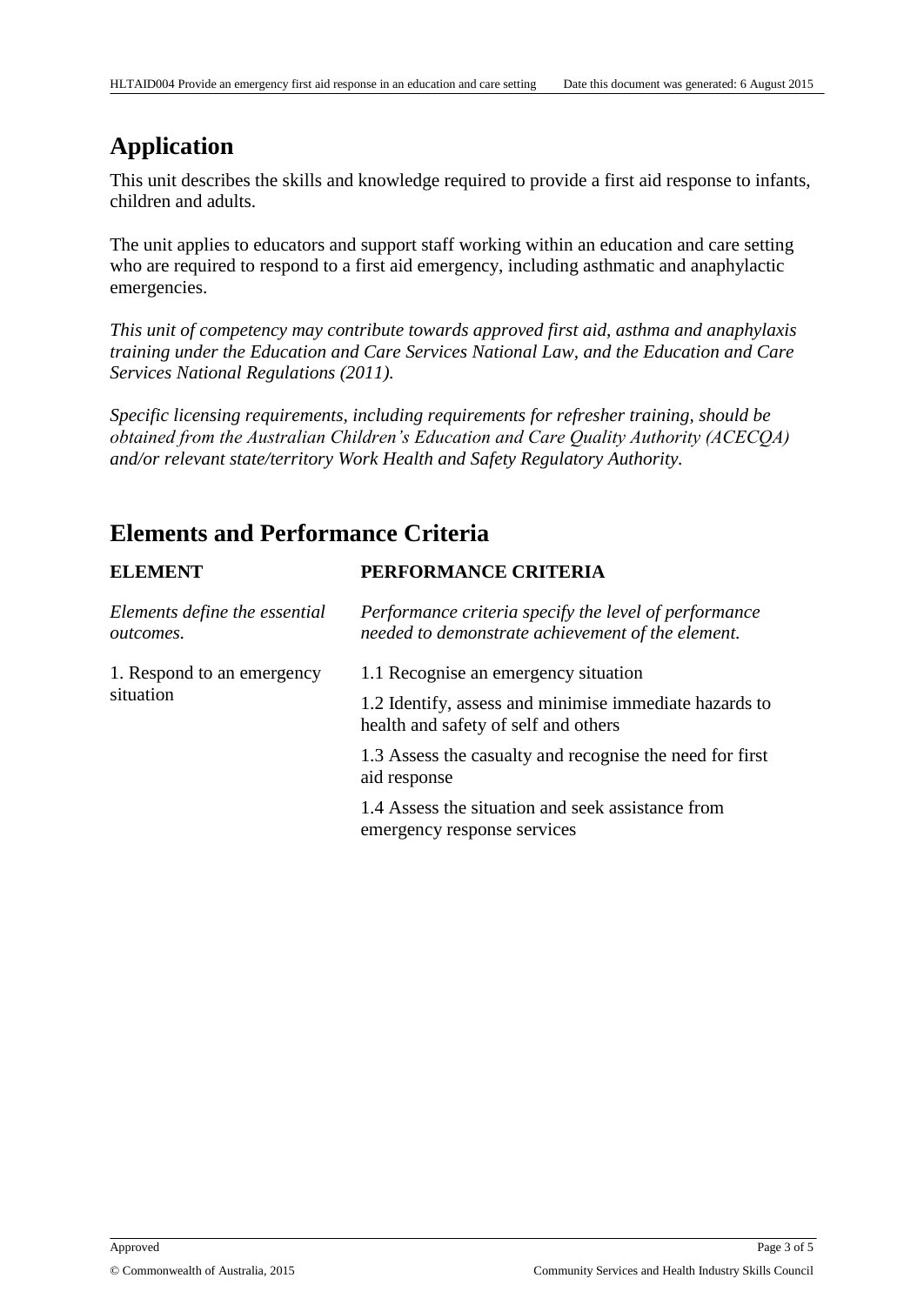#### **ELEMENT PERFORMANCE CRITERIA** *Elements define the essential outcomes. Performance criteria specify the level of performance needed to demonstrate achievement of the element.*  2. Apply appropriate emergency 2.1 Perform cardiopulmonary resuscitation (CPR) in first aid procedures accordance with Australian Resuscitation Council (ARC) guidelines 2.2 Provide first aid in accordance with established first aid principles 2.3 Ensure casualty feels safe, secure and supported 2.4 Obtain consent from casualty, caregiver, registered medical practitioners or medical emergency services where possible 2.5 Use available resources and equipment to make the casualty as comfortable as possible 2.6 Operate first aid equipment according to manufacturer's instructions 2.7 Monitor the casualty's condition and respond in accordance with first aid principles 3. Communicate details of the incident 3.1 Accurately convey details of the incident to emergency response services 3.2 Report details of incident to supervisor 3.3 Complete relevant workplace documentation, including incident report form 3.4 Report details of incidents involving babies and children to parents and/or caregivers 3.5 Follow workplace procedures to report serious incidents to the regulatory authority 3.6 Maintain confidentiality of records and information in line with statutory and/or organisational policies 4. Evaluate the incident and own performance 4.1 Recognise the possible psychological impacts on self, other rescuers and children 4.2 Talk with children about their emotions and responses to events 4.3 Participate in debriefing with supervisor